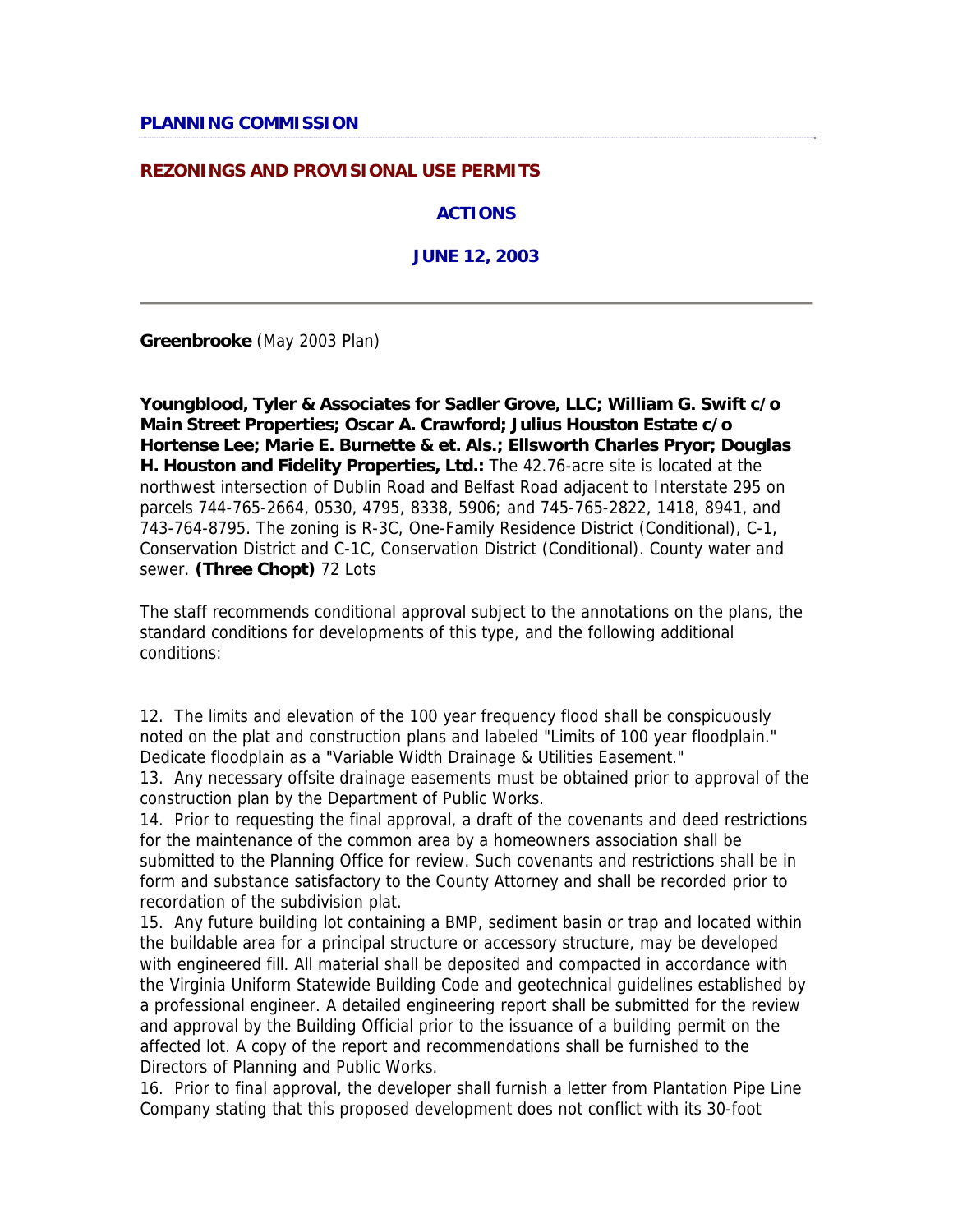easement.

17. Each lot shall contain at least 11,000 square feet exclusive of the flood plain areas. 18. The proffers approved as part of zoning cases C-74C-02 and C-3C-03 shall be incorporated in this approval.

19. The developer shall provide signage, the wording and location as deemed appropriate by the Director of Public Works, which addresses the possible future extension of any stub street.

20. A maximum of 50 lots may be recorded in this subdivision prior to the construction of a second point of access.

21. The applicant shall quitclaim his interest in any private access roads or easements within the bounds of this development prior to recordation of the subdivision plat.

### **(Staff Report by Michael Cooper)**

(Expedited agenda requested).



### FAIRFIELD:

### **Deferred from the March 13, 2003 Meeting:**

**C-33C-02 Henry L. Wilton for WILHOOK, LLC:** Request to rezone from B-3C Business District (Conditional) to R-3C One Family Residence District (Conditional) and B-3C Business District (Conditional), Parcel 804-736-0481, containing 10.415 acres (approximately 6.7 acres in R-3C; approximately 3.7 acres in B-3C), located at the northeast intersection of Mechanicsville Turnpike and Neale Street (Maplewood Farm). Commercial and single family residential developments are proposed. The uses will be controlled by proffered conditions and zoning ordinance regulations. The R-3 District allows a minimum lot size of 11,000 square feet. The Land Use Plan recommends Commercial Concentration. The site is also in the Airport Safety Overlay District. **Staff - Jean Moore (Deferral requested to the July 10, 2003 Meeting).**

## **Le<sup>P</sup> DEFERRED TO JULY 10, 2003**

### **Deferred from the May 15, 2003 Meeting:**

**C-22C-03 Jay Hulsey:** Request to conditionally rezone from R-6C General Residence District (Conditional) to R-2C One Family Residence District (Conditional), part of Parcel 788-758-9933, containing 5.9085 acres, located southeast of the intersection of E. Parham Road at St. Charles Road. A church and parsonage are proposed. The use will be controlled by proffered conditions and zoning ordinance regulations. The Land Use Plan recommends Office. **Staff - Tom Coleman**

# **APPROVED**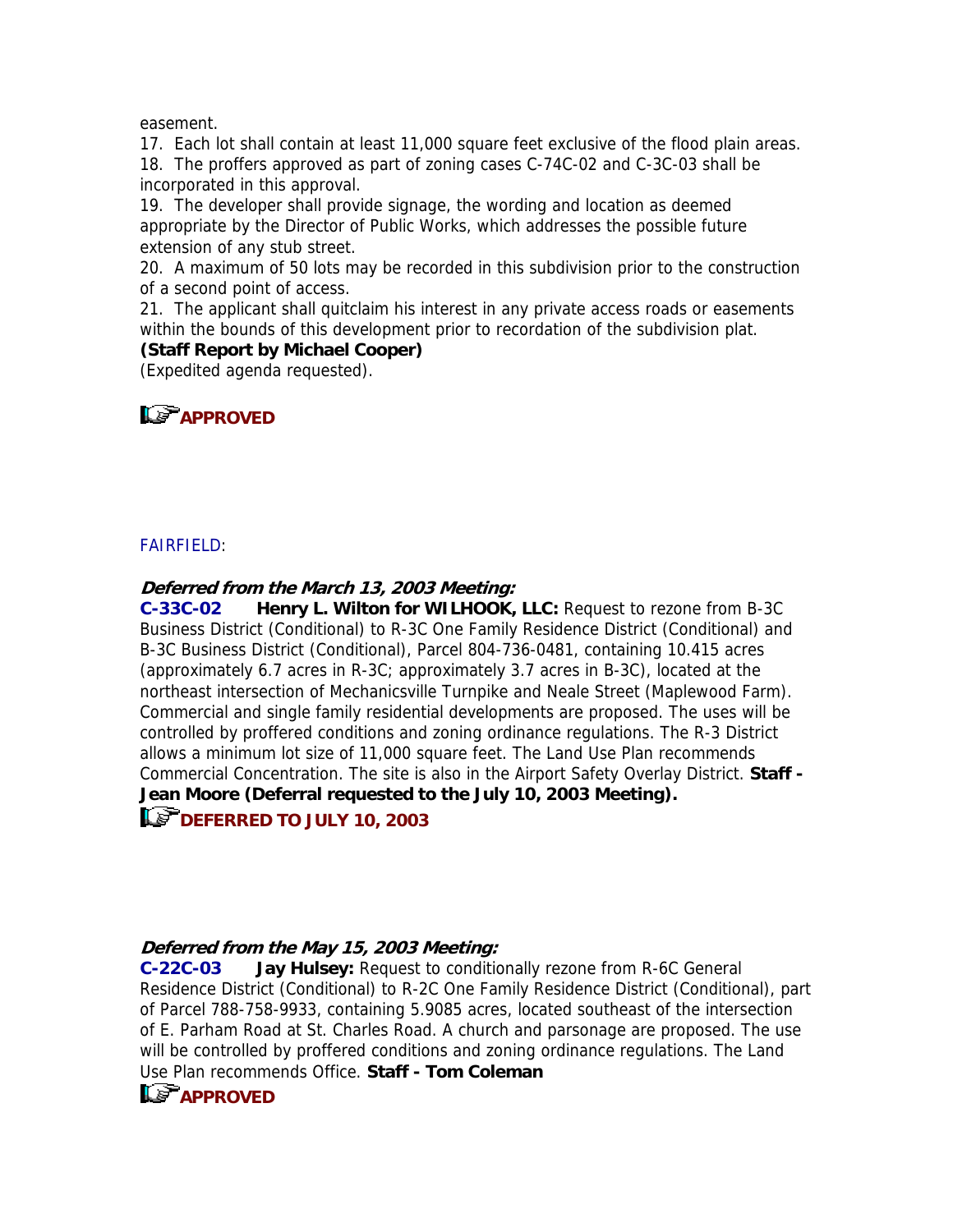### THREE CHOPT:

### **Deferred from the December 12, 2002 Meeting:**

**C-61C-02 William H. Shewmake for North Atlantic Holdings, Inc.:** Request to amend proffered conditions accepted with Rezoning Case C-54C-89, on Parcel 761- 754-4773 (59-A-84A), containing approximately 2.52 acres, located on the south line of W. Broad Street (U. S. Route 250) approximately 600 feet northwest of E. Parham Road. The amendment is related to the landscape and natural buffers on the property. The existing zoning is B-3C Business District (Conditional). The Land Use Plan recommends Commercial Concentration. **Staff - Jean Moore**

# **WITHDRAWN**

#### **Deferred from the April 10, 2003 Meeting:**

**C-15C-03 Andrew M. Condlin for Windsor Enterprises:** Request to conditionally rezone from A-1 Agricultural District to R-2AC One Family Residence District (Conditional), Parcels 740-775-9712, 740-774-4255, 739-774-4564, 740-774- 1407, 740-771-4107, 740-773-4426, 740-772-8110, 740-775-5801, and part of Parcel 740-771-4780, containing 128.4 acres, located beginning on the south line of Nuckols Road, the northern terminus of Luxford Place and the southern and western boundaries of Bridlewood subdivision. A single family residential subdivision is proposed. The applicant has proffered the maximum density of 1.8 units per acre. The R-2A District allows a minimum lot size of 13,500 square feet. The Land Use Plan recommends Suburban Residential 1, 1.0 to 2.4 units net density per acre, Rural Residential, maximum of 1.0 unit per acre, and Environmental Protection Area. Staff - Mark Bittner

### **LET DEFERRED TO JULY 10, 2003**

#### **Deferred from the April 10, 2003 Meeting:**

**C-16C-03 Ralph Axselle, Jr. for Route 271, LLC:** Request to conditionally rezone from A-1 Agricultural District to R-2AC One Family Residence District (Conditional) and RTHC Residential Townhouse District (Conditional), part of Parcel 738- 772-9227 and Parcel 739-770-0693, containing 120.34 acres (107.97 - R-2AC; 12.37 RTHC), located on the east line of Pouncey Tract Road approximately 400 feet south of Perrywinkle Road and 600 feet north of Shady Grove Road. A single family subdivision, including detached condominiums for sale, is proposed. The applicant has proffered the maximum number of lots not to exceed 2.0 units per acre. The R-2A District allows a minimum lot size of 13,500 square feet. The RTH District allows a maximum density of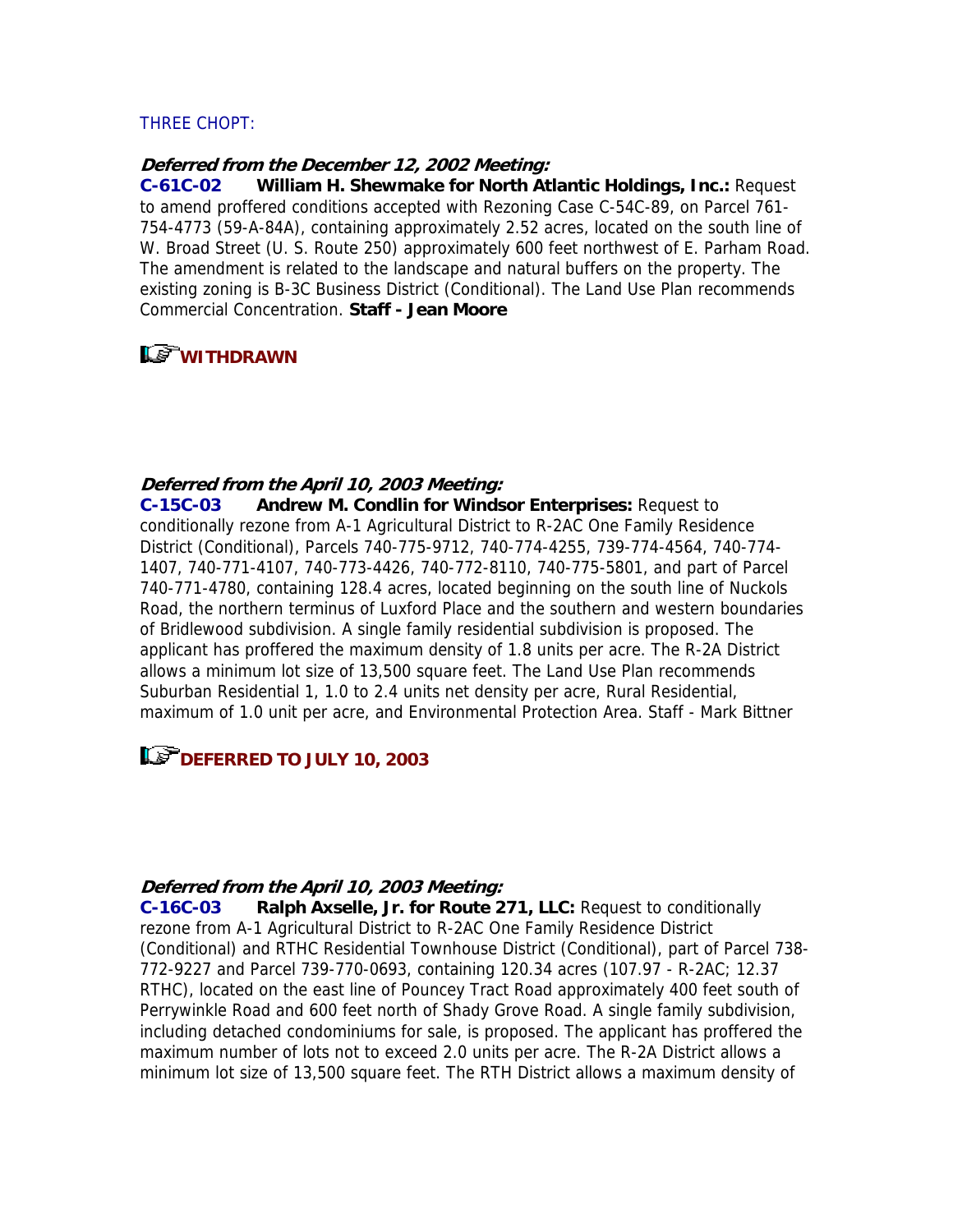nine (9) units per acre. The Land Use Plan recommends Suburban Residential 1, 1.0 to 2.4 units net density per acre, and Environmental Protection Area. **Staff - Mark Bittner**

# **DEFERRED TO JULY 10, 2003**

**P-7-03 Bertucci's Restaurant Corp.:** Request for a provisional use permit under Sections 24-58.2(d) and 24-122.1 of Chapter 24 of the County Code in order to permit outdoor dining, on part of Parcel 737-762-4724, containing approximately 450 square feet, located at the southeast intersection of Lauderdale Drive and W. Broad Street (U. S. Route 250) in the Shoppes at Westgate shopping center (11681 West Broad Street). The existing zoning is B-2C Business District (Conditional). The Land Use Plan recommends Mixed Use Development. The site is also in the West Broad Street Overlay District. **Staff - Jean Moore**

## **LE APPROVED**

**C-23C-03 Eagle Construction of Virginia:** Request to conditionally rezone from A-1 Agricultural District to RTHC Residential Townhouse District (Conditional), Parcels 747-764-3839, 747-764-7729, and 747-764-9550, containing approximately 9.71 acres, located at the southeast intersection of Sadler Road and Thorncroft Drive. Townhouses for sale are proposed. The applicant proffers no more than 48 dwelling units (4.9 units per acre) would be developed on the site. The Land Use Plan recommends Suburban Residential 1, 1.0 to 2.4 units per acre. **Staff - Tom Coleman**

## **LET DEFERRED TO JULY 10, 2003**

**C-24C-03 James W. Theobald for Edward Rose Properties, Inc. and Springfield Land Development Group:** Request to conditionally rezone from A-1 Agricultural District to R-5C General Residence District (Conditional) and B-3C Business District (Conditional), Parcels 730-765-7288 and 730-766-8989, containing approximately 55.064 acres (B-3C - 16.00 ac.; R-5C - 39.064 ac.), located on the north line of W. Broad Street (U. S. Route 250) at the Goochland County Line approximately 876 feet west of Cold Hill Lane. A multi-family residential and automotive sales/repair development is proposed. The R-5 District allows a density up to 14.52 units per acre.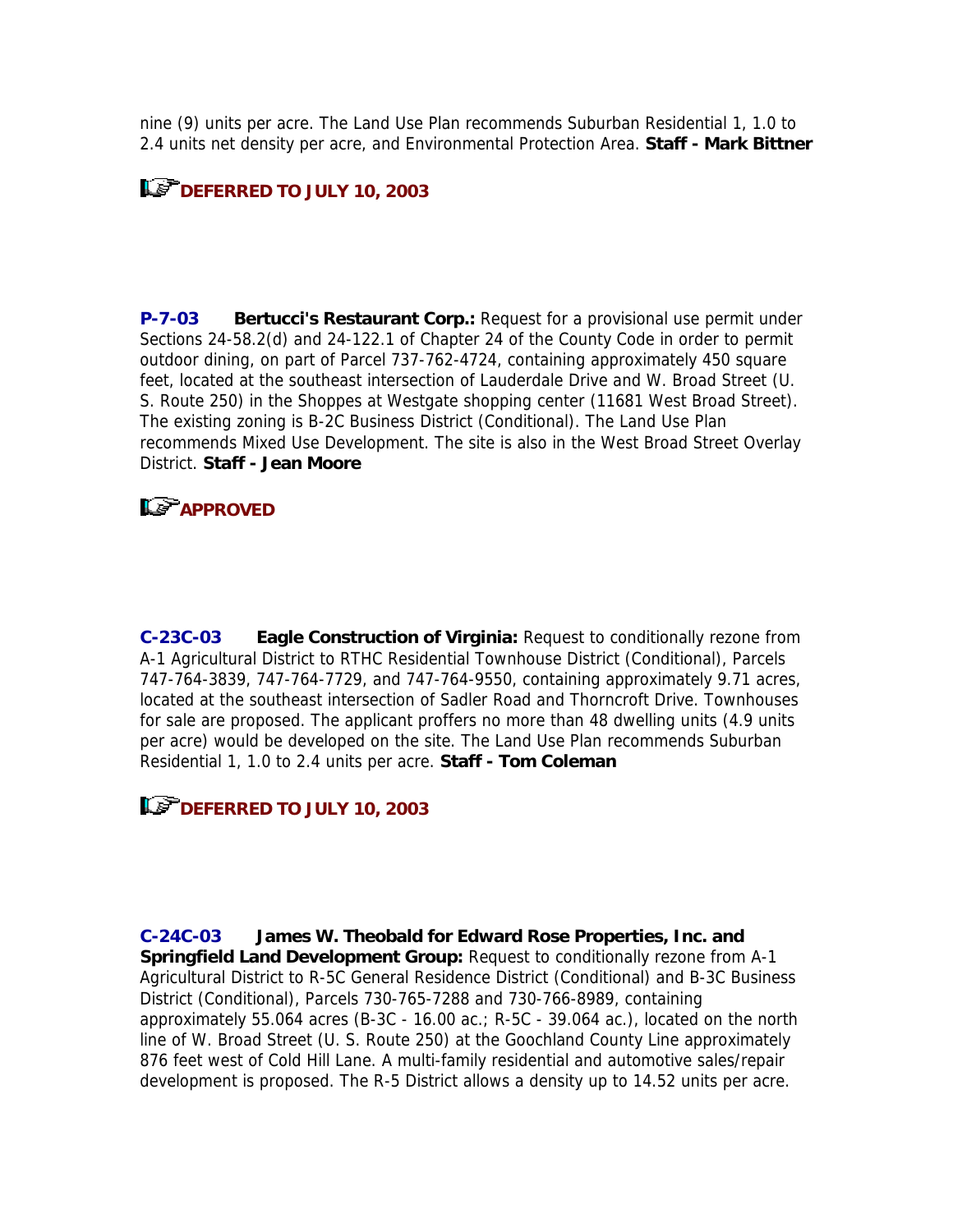The Land Use Plan recommends Mixed Use development and Environmental Protection Area. The site is also in the West Broad Street Overlay District. **Staff - Mark Bittner**

# **DEFERRED TO JULY 10, 2003**

### TUCKAHOE:

### **Deferred from the April 10, 2003 Meeting:**

**C-27C-02 RFA Management, LLC:** Request to amend proffered conditions accepted with rezoning case C-32C-89, on Parcel 740-750-0178, containing 12.415 acres, located at the northeast intersection of Ridgefield Parkway and Glen Eagles Drive, the northwest intersection of Ridgefield Parkway and Eagles View Drive, and the southeast intersection of Eagles View Drive and Glen Eagles Drive. The amendment would change the maximum density allowed from 7,850 square feet per acre to 8,975 square feet per acre. The existing zoning is B-2C, Business District (Conditional). The Land Use Plan recommends Commercial Concentration. **Staff - Paul Gidley**

### **DEFERRED TO SEPTEMBER 11, 2003**

**C-20C-03 County of Henrico:** Request to amend proffered conditions accepted with rezoning case C-50C-80, on part of Parcel 753-747-1611, containing approximately 3.12 acres, located approximately 250 feet north of the western terminus of Starling Drive, approximately 750 feet west of N. Parham Road. The amendment would affect a number of proffers including building height, signage, exterior lighting and natural buffer. The existing zoning is R-6C General Residence District (Conditional). The Land Use Plan recommends Office. **Staff - Paul Gidley**

# **Le<sup></sup>APPROVED**

**C-25C-03 Henry L. Wilton for Richard Johnson:** Request to conditionally rezone from O-3C Office District (Conditional) to B-2C Business District (Conditional), Parcel 737-751-4601 and part of Parcel 737-751-4028, containing 11.495 acres, located at the northeast intersection of Ridgefield Parkway and dedicated John Rolfe Parkway right-of-way. A retail business and office development is proposed. The use will be controlled by proffered conditions and zoning ordinance regulations. The Land Use Plan recommends Urban Residential, 3.4 to 6.8 units net density per acre, and Office. **Staff - Mark Bittner**

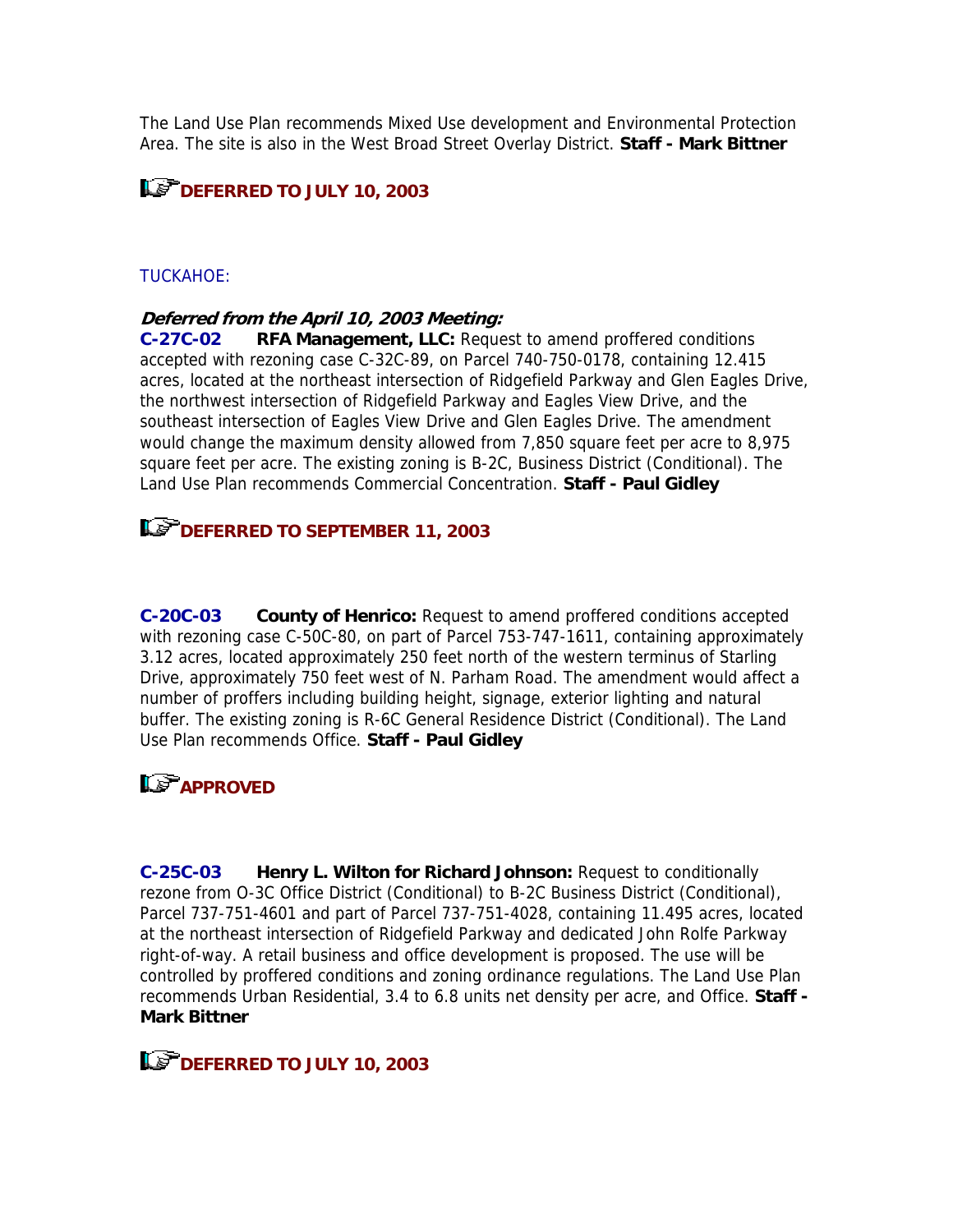### VARINA:

**C-26C-03 Gloria Freye for Debbie Stoddard:** Request to conditionally rezone from A-1 Agricultural District to R-2C, R-2AC and R-3C, One Family Residence Districts (Conditional), B-1C Business District (Conditional) and C-1 Conservation District, Parcels 810-702-9087, 811-702-2097, 811-702-2273, 811-702-3350, 811-702-3828, 811-702- 2019, 811-702-2204, 811-701-2679, 811-701-2654, and 810-702-5017, containing approximately 48.6 acres (R-3C - 11.795 ac.; R-2C - 6.169 ac.; R-2A - 24.885 ac.; B-1C - 3.159 ac.; and C-1- 2.59 ac.), located at the southwest intersection of Darbytown and Willson Roads. A single family residential and neighborhood commercial development is proposed. The applicant proffers a maximum density of 2.0 dwelling units per acre for the residential development. The R-2, R-2A, and R-3 Districts allow minimum lot sizes of 18,000, 13,500, and 11,000 square feet, respectively. The commercial use will be controlled by proffered conditions and zoning ordinance regulations. The Land Use Plan recommends Suburban Residential 1, 1.0 to 2.4 units net density per acre, and Environmental Protection Area. The site is also in the Airport Safety Overlay District. **Staff - Tom Coleman**

### **DEFERRED TO JUNE 25, 2003**

### BROOKLAND:

### **Deferred from the May 15, 2003 Meeting:**

**C-21C-03 Steven A. Williams for Carl Childress, Trustee:** Request to rezone from O-3C Office District (Conditional) to A-1C Agricultural District (Conditional), Parcel 760-770-7401, containing 10.726 acres, located on the north line of Springfield Road approximately 300 feet east of the Francistown Road and Springfield Road intersection and approximately 500 feet west of Staples Mill Road (State Route 33). A Christian education, training and worship building is proposed. The use will be controlled by proffers and zoning ordinance regulations. The Land Use Plan recommends Suburban Residential 1, 1.0 to 2.4 units net density per acre. **Staff - Tom Coleman**

## **DEFERRED TO JULY 10, 2003**

**C-27C-03 Cedarwood Development, Inc.:** Request to amend proffered conditions accepted with rezoning case C-16C-88, on part of Parcel 764-752-9441, containing approximately 1.91 acres, located on the south line of Shrader Road approximately 500 feet west of Hungary Spring Road. The proposed amendment is related to allowing automotive body repair and storage as a principle use and regulating exterior lighting, hours of operation, signage, building exterior, parking setback and onstreet parking, and exterior speakers on the site. The existing zoning is B-3C Business